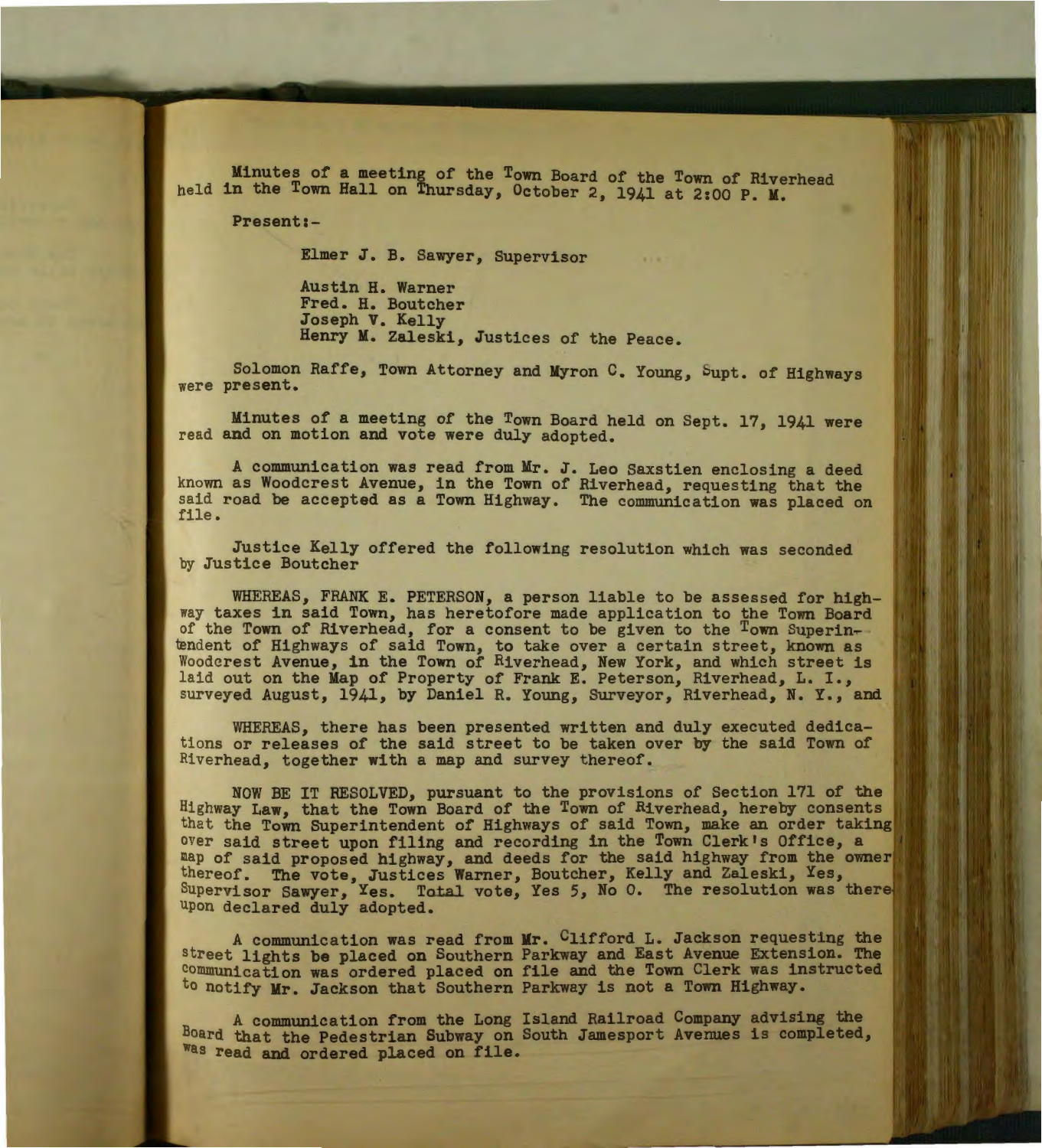page 2-Town Board Minutes of Meeting held October 2, 1941.

The matter in regard to the traffic situation on Mill Road during<br>the cauliflower season was discussed by the Board and on motion and vote was referred to the Highway Committee and the Town Attorney.

On motion made by Justice Warner, it was RESOLVED that the Preliminary Estimates for the year 1942, pursuant to Section 111 of the Town Law be placed on file as follows:

## PRELIMINARY ESTIMATES-1942

GENERAL TOWN GOVERNMENT. "A".

| Item No. 1-TOWN BOARD.                   |          |          |
|------------------------------------------|----------|----------|
| <b>Expenses</b>                          | 700.00   |          |
| Salary of Town Attorney                  | 1,200.00 | 1,900.00 |
|                                          |          |          |
| Item No. 2-ADVERTISING & PRINTING.       |          |          |
| Advertising & Printing Notices.          | 600.00   | 600.00   |
|                                          |          |          |
| Item No. 3-SUPERVISOR.                   |          |          |
| Salary                                   | 4,000.00 |          |
| Office Expenses                          | 125.00   |          |
| Salary of Clerk                          | 1,500.00 | 5,625.00 |
| Item No. 4-TOWN CLERK.                   |          |          |
| Salary                                   | 3,000.00 |          |
| Office Expenses                          | 100.00   | 3,100.00 |
|                                          |          |          |
| Item No.5-JUSTICES OF THE PEACE.         |          |          |
| Salaries-4 Justices                      | 7,200.00 |          |
| <b>Expenses</b>                          | 500.00   | 7,700.00 |
|                                          |          |          |
| Item No.6-ASSESSORS.                     |          |          |
| Salaries-3 Assessors                     | 4,800.00 |          |
| <b>Traveling Expenses</b>                | 500.00   |          |
| Salary of Clerk                          | 2,000.00 |          |
| Office Supplies & Main. of Addressograph | 150.00   |          |
| Printing of Field Books, Rolls & Notices | 275.00   |          |
| Extra Clerk Hire                         | 400.00   |          |
| Maps                                     | 200.00   | 8,325.00 |
| <b>Estimated Revenue</b>                 |          | 75.00    |
|                                          |          | 8,250.00 |
| Item No. 7-RECEIVER OF TAXES             |          |          |
| Salary                                   | 1,800.00 |          |
| Office Expenses                          | 300.00   |          |
| Publishing Tax Notices                   | 145.00   |          |
| Extra Clerk Hire                         | 2,000.00 | 4,245.00 |
|                                          |          |          |
| Item No. 8-TOWN HALL.                    | 6,000.00 | 6,000.00 |
| Rental, Lights, Telephone & Misc. Exp.   |          |          |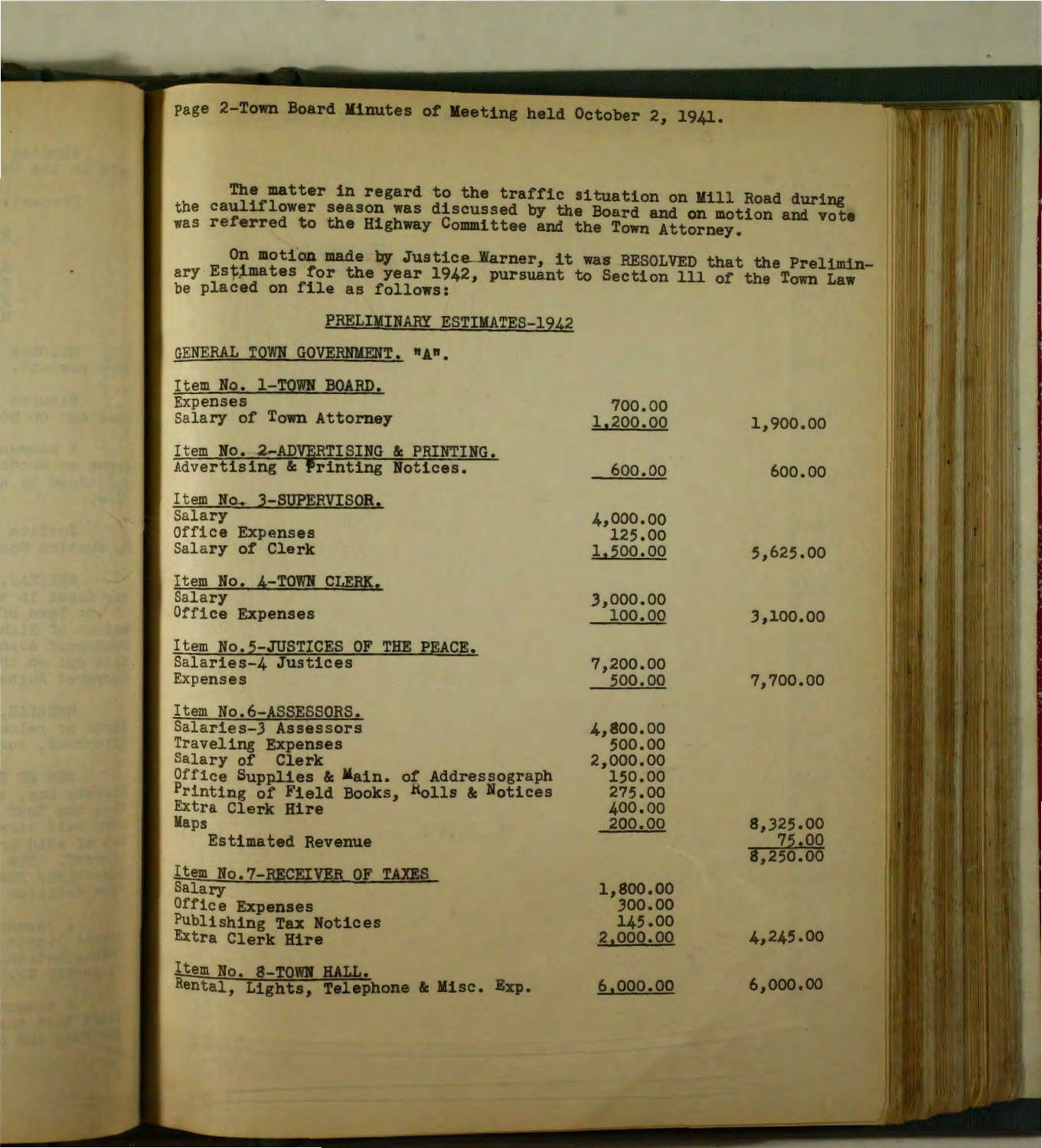page3-Town Board Minutes of Meeting held October 2, 1941•

| Item No. 9-MISCELLANEOUS.                                      |           |           |
|----------------------------------------------------------------|-----------|-----------|
| Dog Warden                                                     | 1,000.00  |           |
| Parking Space                                                  | 800.00    |           |
| Traffic Lights & Upkeep                                        | 750.00    |           |
| Town Park Maintenance                                          | 1,000.00  |           |
| Town Share-Retirement System                                   | 1,800.00  |           |
| Peconic River Buoy Lights                                      | 600.00    |           |
| Upkeep of Town Dump                                            | 1,125.00  |           |
| Purchase of Land                                               | 942.00    |           |
| Binding Old Town Records                                       | 100,00    |           |
| Peconic River Bulkhead Survey                                  | 250.00    |           |
| Dredging Meeting House Creek                                   | 5,000.00  | 13,367.00 |
| Item No. 10-INSURANCE AND BONDS.                               |           |           |
| Insurance and Bond Premiums                                    | 6,000.00  | 6,000.00  |
|                                                                |           |           |
| Item No. 11-"B" POLICE PROTECTION.                             |           |           |
| Salaries-Regular and School Officers                           | 20,000.00 |           |
| Office Supplies, Telephone, Car & Misc. Exp.                   | 3,500.00  | 23,500.00 |
| Item No. 12-FOREST FIRES.                                      |           |           |
| <b>State Conservation Commission</b>                           | 400.00    | 400.00    |
|                                                                |           |           |
| Item No. 13-"C"CONSERVATION OF HEALTH.                         |           |           |
| Fees to Physicians-Filing birth and                            |           |           |
| death certificates.                                            | 45.00     | 45.00     |
|                                                                |           |           |
| Item No. 14-EDUCATION "D"<br>Salaries-2 Attendance Officers    | 500.00    | 500.00    |
|                                                                |           |           |
| Item No. 15-RECREATION "E"                                     |           |           |
| Memorial Day                                                   | 50.00     |           |
| <b>Post Rents</b>                                              | 400.00    |           |
| <b>Band Concerts</b>                                           | 500.00    |           |
| Riverhead Service Center                                       | 1,000.00  | 1,950.00  |
| Item No. 16-"F" CONTRIBUTIONS.                                 |           |           |
| Suffolk County Historical Society                              | 150.00    | 150.00    |
|                                                                |           |           |
| Item No. 17-"G" MUNICIPAL INDEBTEDNESS.                        |           |           |
| Redemption of Highway Bonds                                    | 15,000.00 |           |
| Redemption of Cert. of Ind. as follows:                        |           |           |
| Snow Removal-Highway                                           | 2,000.00  | 21,500.00 |
| Snow Removal-Highway                                           | 4,500.00  |           |
|                                                                |           |           |
| Item No. 18-"H" INTEREST ON DEBT.<br>Interest on Highway Bonds | 1,298.26  |           |
| Int. on Cert. of Ind. as follows:                              |           |           |
| Machinery Certificate                                          | 10.00     |           |
| Machinery Certificate                                          | 40.00     |           |
| Snow Removal-Highway                                           | 20.00     |           |
| Snow Removal-Highway                                           | 67.50     | 1,435.76  |
|                                                                |           |           |

o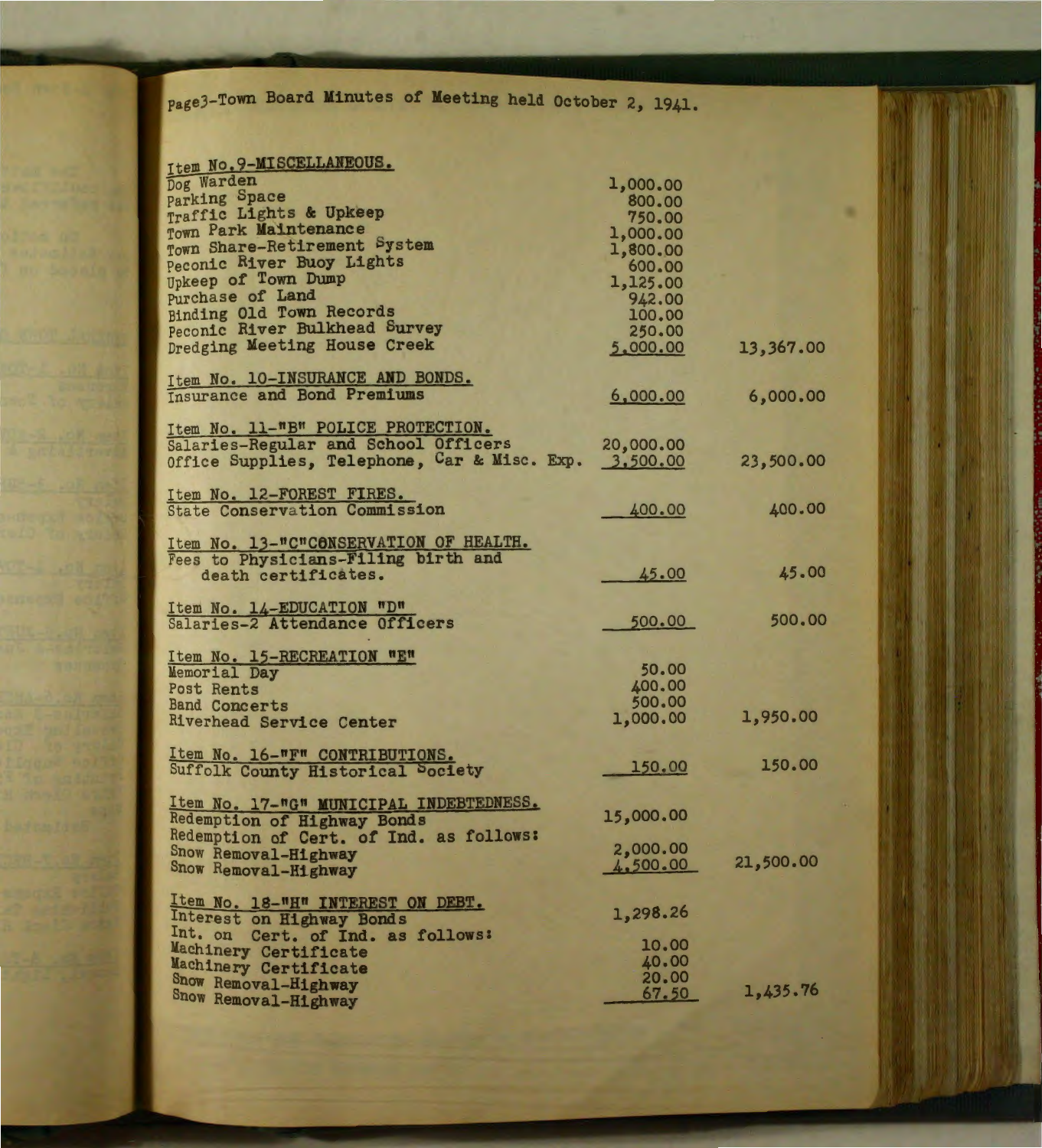| Page 4-TOWN Board Minutes of Meeting held October 2, 1941.  |                       |              |
|-------------------------------------------------------------|-----------------------|--------------|
| Item No. 19-"I" SCHOOL DIRECTORS.                           |                       |              |
| Salaries and Expenses.                                      | 10.00                 | 10.00        |
| TOTAL GENERAL TOWN GOVERNMENT                               |                       | \$106,277.76 |
|                                                             |                       |              |
| TOWN WELFARE ACCOUNT<br>Home Relief-Foot, Shetler, Medical, |                       |              |
| Clothing, etc.                                              | 6,848.00              |              |
| Non-Reimbursable Relief-Burials,                            | 300.00                |              |
| Drugs, etc.<br>Salary-Investigator                          | 1,600.00              |              |
| Salary of Clerk                                             | 1,200.00              |              |
| Salary of Stenographer                                      | 1,080.00              |              |
| Rental of Welfare Office                                    | 480.00<br>144.00      |              |
| Telephone<br>Office Supplies                                | 150.00                |              |
| Expenses of Investigator                                    | 180.00                |              |
| TOTAL WELFARE ACCOUNT.                                      |                       | 11,982.00    |
| <b>HIGHWAY ESTIMATES.</b>                                   |                       |              |
|                                                             |                       |              |
| Item No. 1-GENERAL REPAIRS.<br>Road 011                     | 18,000.00             |              |
| Labor, Including Foremen                                    | 35,000.00             |              |
| Cold and Hot Patch                                          | 3,500.00<br>4,500.00  |              |
| Gasoline, Oil and Grease                                    | 1,000.00              |              |
| Truck and Machinery Hire                                    | 2,000.00              |              |
| Sand and Gravel<br>Miscellaneous                            | 500.00                |              |
| <b>Cleaning Streets</b>                                     | 2,600.00              | 67,100.00    |
| Item No. 2-BRIDGE.                                          |                       | 500.00       |
| <b>Bridge Repairs</b>                                       | 500.00                |              |
| Item No. 3-MACHINERY.                                       |                       |              |
| Repairs, Upkeep and New Machinery,                          |                       |              |
| Small Equipment, Tools, Etc.                                | 10,000.00<br>2,000.00 |              |
| Cert. of Ind. - Motor Grader                                | 500.00                | 12,500.00    |
| Snow Plow for Walters Truck                                 |                       |              |
| Item No. 4-MISCELLANEOUS.                                   | 3,000.00              |              |
| Salary-Supt. of Highways                                    | 400.00                |              |
| Expenses of Supt. of Highways<br><b>Engineers Fees</b>      | 500.00                |              |
| Office Supplies                                             | 200.00                |              |
| Rental of Garage for Machinery                              | 600.00<br>500.00      |              |
| Upkeep of Garage and Supplies                               | 200.00                |              |
| Tree Replacement<br>Sign Replacement and New Signs          | 500,00                |              |
| Repairs on Drip Basins and New Basins                       | 1,000.00              |              |
| <b>Street Paint and Paints</b>                              | 1,000.00<br>1,000.00  |              |
| Miscellneous                                                | 2,000.00              |              |
| Snow Removal<br>Sidewalks and Repairs on Sidewalks          | 5,000.00              | 15,900.00    |
|                                                             |                       | \$96,000.00  |
| TOTAL ESTIMATED HIGHWAY BUDGET                              |                       |              |